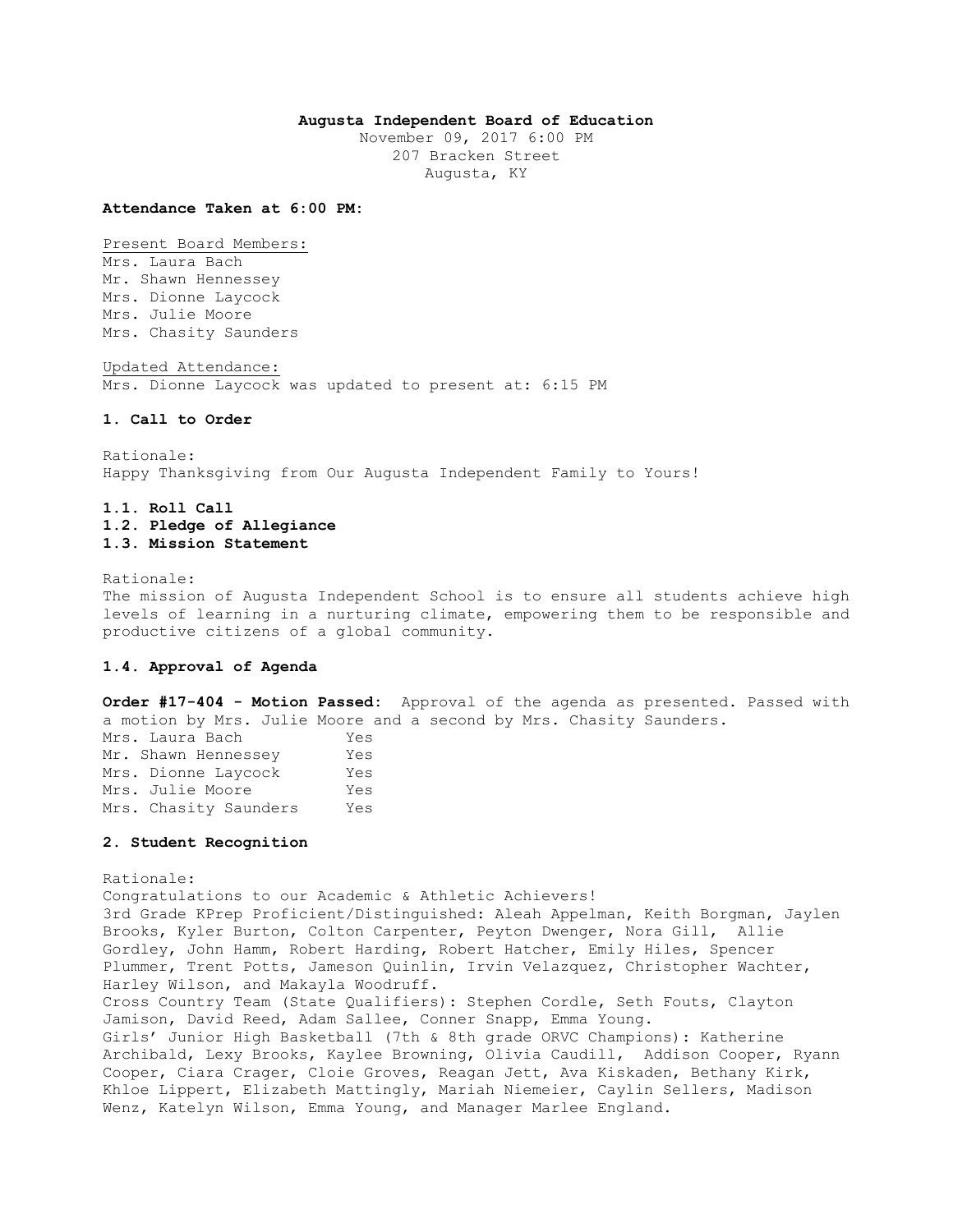# **2.1. \*BREAK**

### **3. Communications**

### **3.1. Principal's Report/Student Achievement**

#### Rationale:

Principal, Robin Kelsch reported to the board the school's participation in the state mandated ECERS-3 (Early Childhood Environment Rating Scales) Preschool Program evaluation. The evaluation tool is used to report performance of preschools in Kentucky on 36 indicators and completed every five years. Principal Kelsch explained this is the school's second rotation of the evaluation process. Each indicator is assessed on a 1 to 7 rating scale. The indicators assess areas ranging from sanitation practices, educational materials, staff interaction, language, pre-literacy skills, classroom environment, discipline, scheduling, transition time between activities, whole group lesson, gross motor play and the playground. Mr. Kelsch said the school's preschool completed a practice evaluation in order to improve the final evaluation that will take place in the spring. A score of 5 or higher is required to meet the guidelines for the ECERS-3. The school scored a 5.7 for the practice evaluation. The playground lowered the overall score due to the hazard of being near the railroad tracks and unable to be corrected. The school was given recommendations to improve the score by adding more mulch to the playground and driving in the stakes in the barriers around the area. There were a few minor areas reported to work on such as labeling materials. The preschool team has analyzed the scores and identified areas for improvement before the spring evaluation. Principal Kelsch stated the evaluator was highly impressed with our program and preschool teacher, Anita Jefferson and stated that she would be a wonderful mentor for other preschool teachers throughout the state, noting she was most impressed with her interaction and classroom management. Further complimenting preschool paraprofessional, Kim Carpenter for her ability to encourage language development and conversation among preschool students.

## **3.2. Superintendent's Report**

#### Rationale:

Superintendent, Lisa McCane provided an update to the board on pension reform efforts, stating a Shared Responsibility Plan was presented to legislators that would have less impact on current teachers and retirees. She explained this plan would maintain the defined benefit plan and help to retain and recruit teachers in Kentucky. Furthermore, if the pension becomes underfunded, the employees and school district contributions increase. She said this plan is similar to the 2009-2010 retired teacher insurance fund that proved to work. Superintendent McCane reported the district is applying for a 21st Century Community Learning Center Grant for after school and summer programming and considering a Farm-to-School Program USDA Grant for FY19. Superintendent McCane informed the board she will represent Augusta Independent at the Education Forum for Independent Kentucky School Districts on November 14th with State Representative, John Carney who is Chairman of House Education Committee. Furthermore, Superintendent McCane stated the district's Growth Factor Report indicated 6.4 percent membership growth in comparison to the previous year and school officials met with the City of Augusta to discuss possible uses of the Neider building.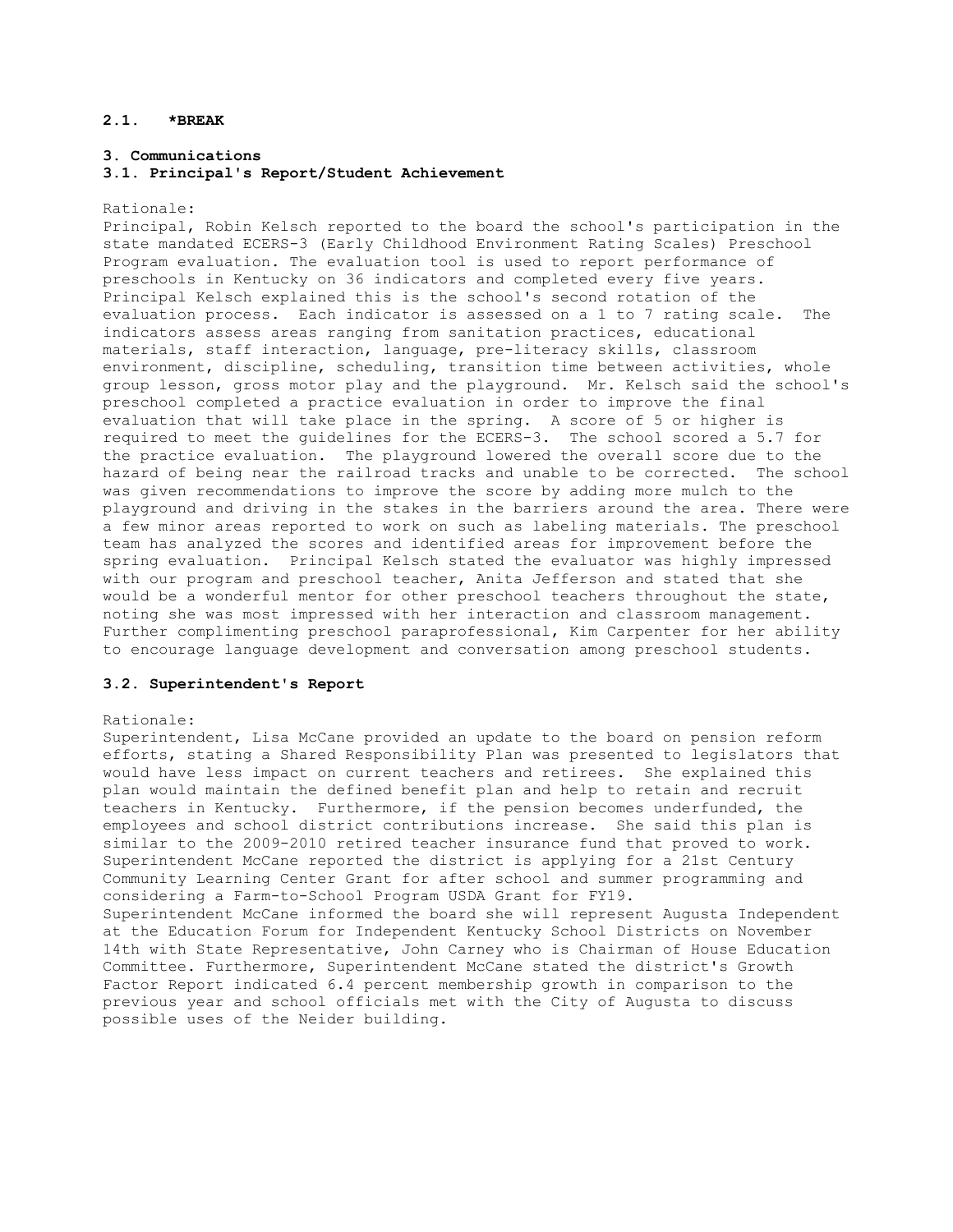## **3.3. Superintendent's Professional Growth & Effectiveness System Update**

Rationale: Superintendent McCane presented to the board, a quarterly summary of evidence for each of the seven standards as part of the continuous evaluation process.

### **3.4. Attendance/Enrollment**

Rationale: Enrollment P-12: 300 Enrollment K-12: 283 October Attendance: 96.05 % Overall Attendance: 96.75%

**3.5. Citizens** 

**3.6. Board Members** 

# **4. Business Action/Discussion Items 4.1. Approve District Audit Report FY-2017**

Rationale:

Steve Roberson, CPA with Kelley, Galloway & Company, PSC presented the district's FY-2017 annual financial audit report. The Independent Auditor's Report expressed an unqualified opinion on the basic financial statements of the Augusta Independent School District. No significant deficiencies related to the audit of the financial statements were reported on Internal Control over Financial Reporting and on Compliance and other matters based on an audit of financial statements performed in accordance with government auditing standards. No instances of noncompliance material to the financial statements of the Augusta Independent School district were disclosed during the audit and no significant deficiencies relating to the audit of the major federal award programs were reported.

**Order #17-405 - Motion Passed:** Approve District Audit Report FY-2017 passed with a motion by Mrs. Dionne Laycock and a second by Mr. Shawn Hennessey. Mrs. Laura Bach Yes

| Mrs. Laura Bacn       | res |
|-----------------------|-----|
| Mr. Shawn Hennessey   | Yes |
| Mrs. Dionne Lavcock   | Yes |
| Mrs. Julie Moore      | Yes |
| Mrs. Chasity Saunders | Yes |

#### **4.2. Approve Monthly Budget Report**

Rationale: Finance Officer, Tim Litteral provided the monthly budget report. General Fund Revenue receipts through October totaled \$470,300. Local Revenue: Utility taxes generated nearly \$27,000. \$5,900 has been collected in motor vehicle taxes, while \$5,000 has been received from PSC taxes and \$2,200 in omitted property taxes. Almost \$5,700 has been collected for tuition. Over \$1,000 in miscellaneous revenue has been collected. The fitness center has collected over \$650 in dues. State Revenue: SEEK funding accounted for nearly \$416,000, while over \$2,000 was received for revenue in lieu of taxes from the state. Federal Revenue: More than \$2,100 was received for Medicaid reimbursement. Expenditures through the first four months totaled \$482,000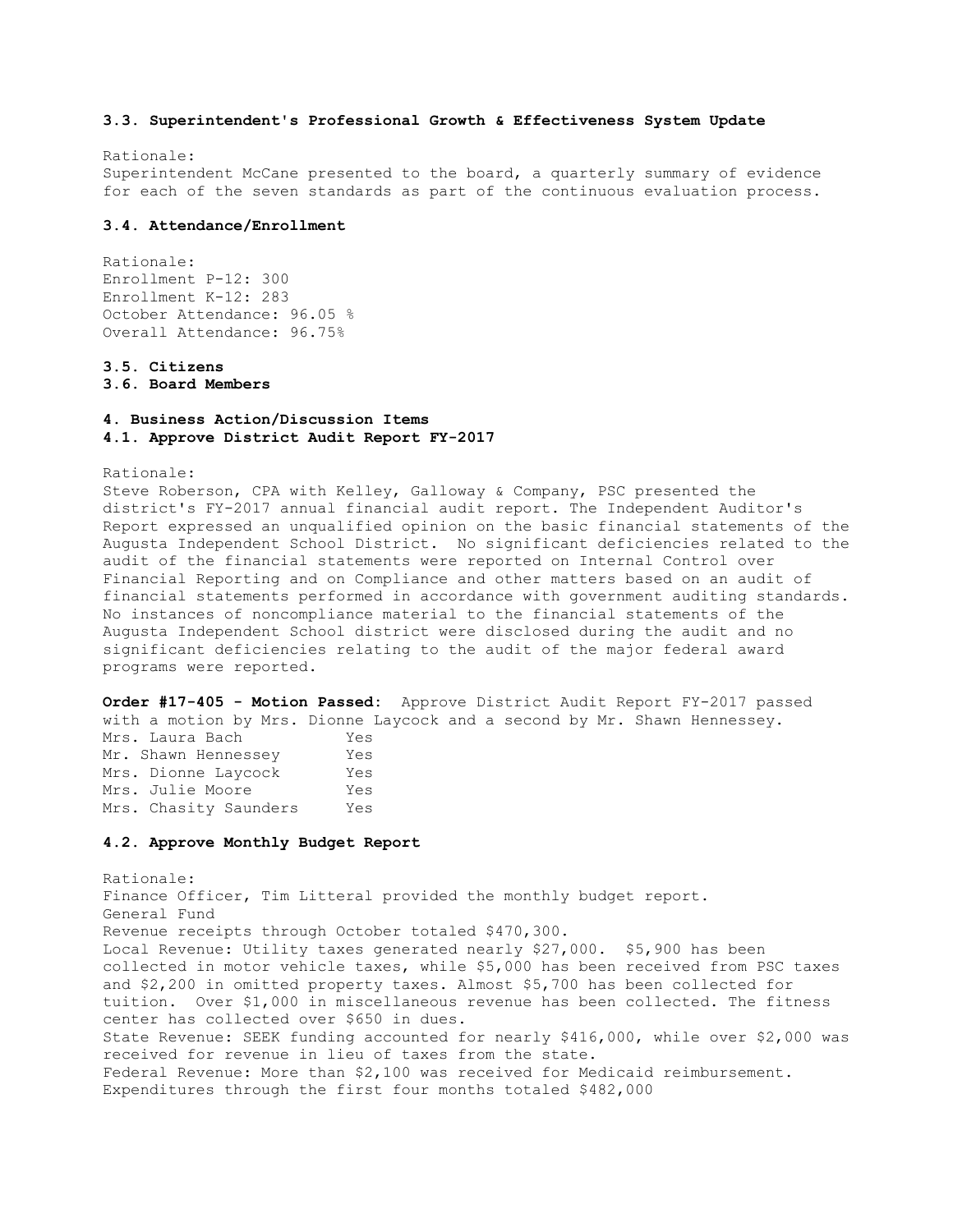School Budget: The school's budget is \$19,750. Through October, \$9,100 was spent, with another \$1,300 obligated. \$1,700 was expended on assessment software, \$2,700 on copying and printing costs, \$2,500 on general supplies, \$875 on dues and fees, and \$825 on technology supplies. Maintenance Budget: Expenses totaled over \$86,000 through October. Expenses included \$31,000 for property insurance, \$22,200 on salaries and benefits, \$20,100 on utility services, \$5,000 on professional services, \$4,100 on repairs and maintenance, and \$3,100 on general supplies. 35% of the maintenance budget has been utilized. Transportation Budget: Through October, costs were at approximately \$25,000. \$13,600 was expended on salaries and benefits, \$5,500 on fleet insurance, \$2,700 on diesel fuel, \$2,600 in repair parts, and \$415 on supplies/services/fees. 24% of the transportation budget has been utilized. For the general fund, expenditures exceeded receipts by approximately \$12,000. Special Revenue Fund Nothing to report at this time. Food Service Fund Food service revenue through October totaled \$42,000. \$36,500 was received for federal reimbursement, while \$5,500 was local revenue. Expenses totaled about \$45,400, including \$26,300 on food and supplies, \$15,000 was for salaries and benefits, \$2,400 on dues and fees, and \$1,700 on equipment costs. The food service balance as of October 31 was -\$3,322.

**Order #17-406 - Motion Passed:** Approve Monthly Budget Report passed with a motion by Mrs. Chasity Saunders and a second by Mrs. Julie Moore. Mrs. Laura Bach Yes Mr. Shawn Hennessey Yes Mrs. Dionne Laycock Yes Mrs. Julie Moore Yes Mrs. Chasity Saunders Yes

## **4.3. Approve Monthly Facilities Report**

Rationale: Monthly Maintenance:

- HVAC repaired heating and cooling unit in library
- DW Fire inspected the heat sensors in cafeteria
- Cafeteria dishwasher repaired
- HVAC unit in board office repaired

**Order #17-407 - Motion Passed:** Approve Monthly Facilities Report passed with a motion by Mr. Shawn Hennessey and a second by Mrs. Dionne Laycock.

| Mrs. Laura Bach       | Yes |
|-----------------------|-----|
| Mr. Shawn Hennessey   | Yes |
| Mrs. Dionne Laycock   | Yes |
| Mrs. Julie Moore      | Yes |
| Mrs. Chasity Saunders | Yes |

## **5. Business Consent Items**

**Order #17-408 - Motion Passed:** Approval of the Business and Consent items as presented passed with a motion by Mrs. Julie Moore and a second by Mrs. Chasity Saunders. Mrs. Laura Bach Yes Mr. Shawn Hennessey Yes Mrs. Dionne Laycock Yes